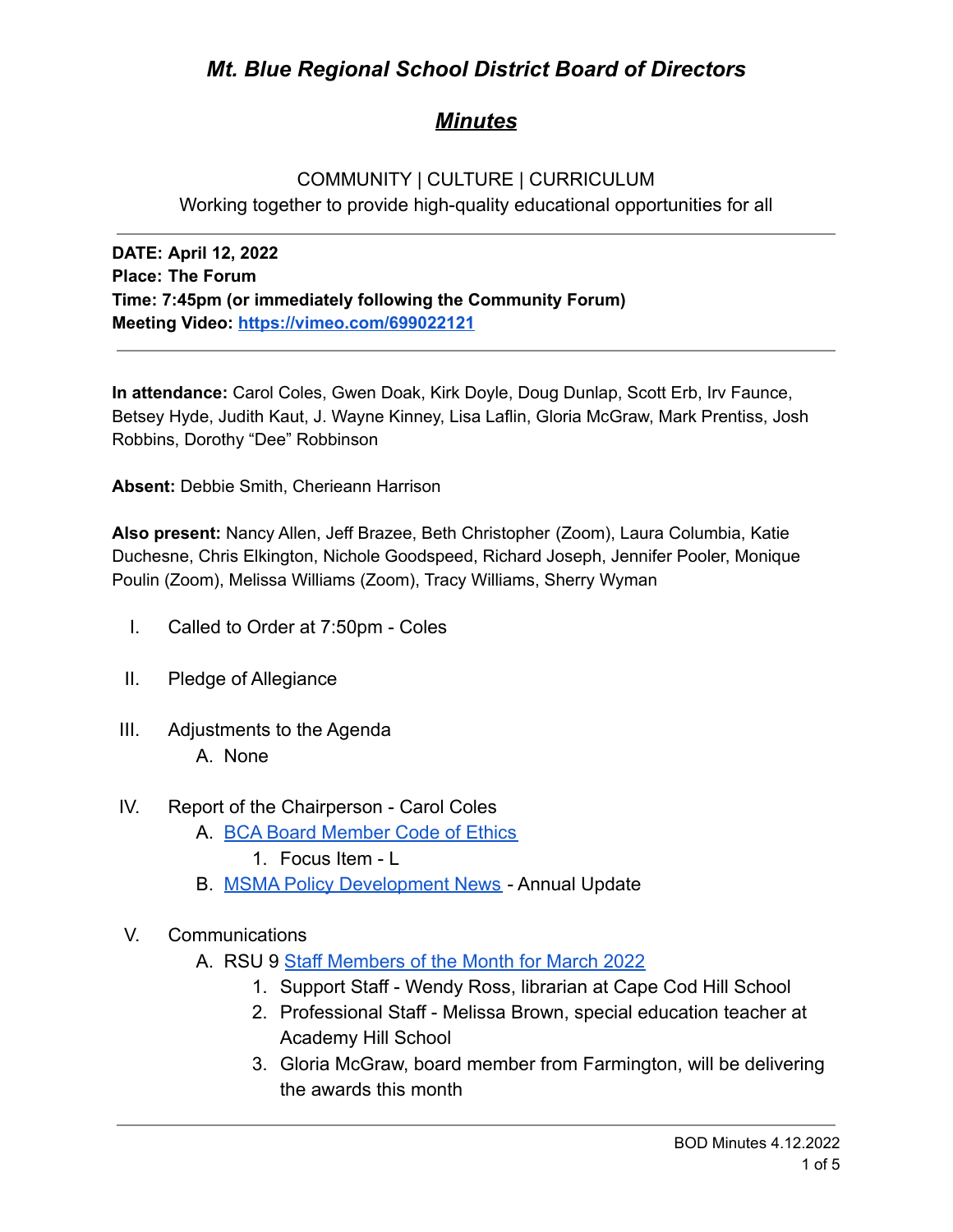- VI. Public Comment
	- A. None
- VII. [Superintendent's Report](https://drive.google.com/file/d/1hbjK8KGF_Giyf0stoPt50OiV4KuE0XyM/view?usp=sharing) Christian Elkington
	- A. New Hires, Transfers, Resignations, and Retirements
	- B. COVID-19 Update
	- C. Strategic Planning Team Update (Chair Laflin)
		- 1. Upcoming meetings are April 27, May 2, and May 23, 2022. Work will begin on goals and action steps. A request was made to include future meeting dates in the Board agenda and minutes.
	- D. May 4th to May 3rd
		- 1. The date of the Special Board Meeting to Call the Referendum, Approve the Public Hearing date, and Sign the Warrants was changed to May 3 and will replace the May committee meetings.
	- E. Maine Community Foundation Literacy Grant
	- F. Electric Bus Possibility
	- G. Robotics Team continues to excel
	- H. Potential Universal School Meals Change
- VIII. Administrator Reports
	- A. [Cascade Brook School](https://drive.google.com/file/d/1ON9_SD_t_wl1Ffg1ZDSSVBKFSJG4fx9J/view?usp=sharing) Nichole Goodspeed, Principal
		- 1. Questions were heard about the playground equipment replacement.
	- B. [Foster Career and Technical Education Center](https://drive.google.com/file/d/1HOEa-_OZweiXE3tIHDNz4dTmvWpGYp96/view?usp=sharing)
		- 1. Judith Kaut thanked FCTEC forestry students and instructors for stepping in to help Mt. Blue Garden Club with work at the WWI Memorial Arch. Questions were heard about the composites program and the pieces they are creating.
	- C. [Transportation](https://drive.google.com/file/d/1a7N5ZkZGdmbD3_8QFWKfK5Vf6YGwjTF1/view?usp=sharing) Richard Joseph, Transportation Specialist
		- 1. Richard Joseph spoke about the possibilities of electric buses for the district. Questions about mud season and buses on dirt roads, the ambulance to box truck conversions, the length of bus runs, and the battery life during the winter for electric buses.
	- IX. Presentations
		- A. None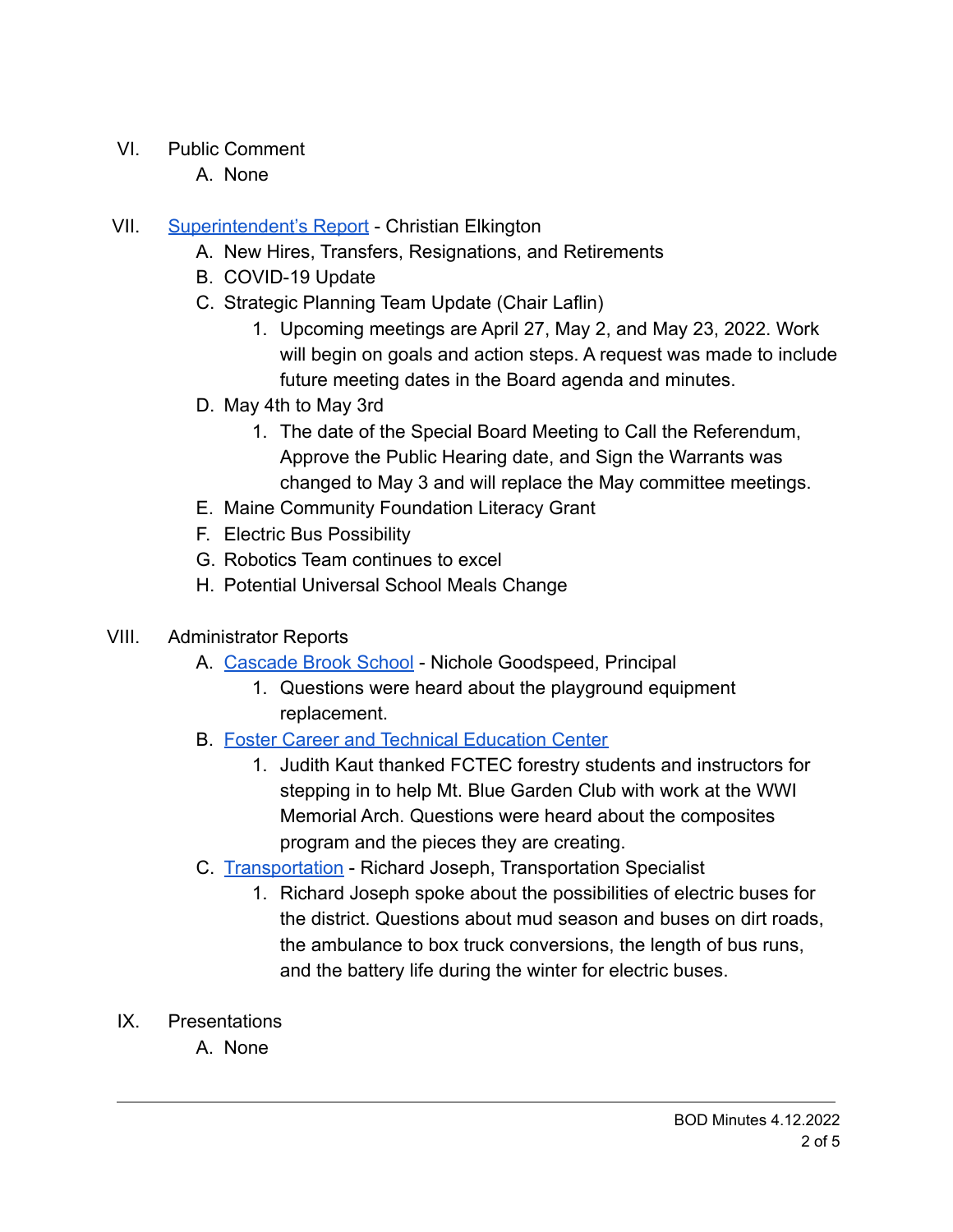- X. Consent Agenda
	- A. New Hires
	- B. Board Meeting Minutes from [March 22, 2022](https://drive.google.com/file/d/1ub5DDWXoANdHJY4fb7eWsaW_wMEZeDUO/view?usp=sharing)
	- C. Committee Report Outs and Minutes
		- 1. Operations Committee [April 5, 2022](https://drive.google.com/file/d/1_HTF-D3hRH0sv8Gj1qG93GVlcVwEu5Q0/view?usp=sharing)
		- 2. Personnel & Finance [April 5, 2022](https://drive.google.com/file/d/1Za8ut3X0zQGIKfv2ulCBcyEiCWsbEjea/view?usp=sharing)
		- 3. Educational Policy [April 5, 2022](https://drive.google.com/file/d/1ONHdWlp2iB1ynPyGII19P9Sqworx5a5b/view?usp=sharing)

| Motion to approve the<br>consent agenda | Yeas: Carol Coles, Gwen<br>Doak, Kirk Doyle, Doug<br>Dunlap, Scott Erb, Irv<br>Faunce, Betsey Hyde, Judith<br>Kaut, J. Wayne Kinney, Lisa<br>Laflin, Gloria McGraw, Mark<br>Prentiss, Josh Robbins,<br>Dorothy "Dee" Robbinson<br>Nays: None<br>Abstained: None | Motion: Lisa Laflin<br>Seconded: Gwen Doak<br>Motion: Passed |
|-----------------------------------------|-----------------------------------------------------------------------------------------------------------------------------------------------------------------------------------------------------------------------------------------------------------------|--------------------------------------------------------------|
|                                         | Vote: 14:0:0 (904:0:0)                                                                                                                                                                                                                                          |                                                              |

No discussion was heard.

## XI. New Business

- A. Community School Designation for Cape Cod Hill School
	- 1. [One page proposal Community School](https://drive.google.com/file/d/1QsZJU_6nKOvLliR3KUHj6sLDmw3wfDtl/view?usp=sharing)
	- 2. [Petition to be a Community School](https://drive.google.com/file/d/11YtVJn77qiaoegjbl5CaSuvD12w1TbAN/view?usp=sharing) Slideshow
	- 3. Move forward with declaring Cape Cod Hill School as a Community School to qualify for potential grant funds from Maine DOE

| Motion to approve Cape Cod<br>Hill School as a Community<br>School | Yeas: Carol Coles, Gwen<br>Doak, Kirk Doyle, Doug<br>Dunlap, Scott Erb, Irv<br>Faunce, Betsey Hyde, Judith<br>Kaut, J. Wayne Kinney, Lisa<br>Laflin, Gloria McGraw, Mark<br>Prentiss, Josh Robbins,<br>Dorothy "Dee" Robbinson<br>Nays: None<br>Abstained: None<br>Vote: 14:0:0 (904:0:0) | Motion: Wayne Kinney<br>Seconded: Betsey Hyde<br>Motion: Passed |
|--------------------------------------------------------------------|-------------------------------------------------------------------------------------------------------------------------------------------------------------------------------------------------------------------------------------------------------------------------------------------|-----------------------------------------------------------------|
|--------------------------------------------------------------------|-------------------------------------------------------------------------------------------------------------------------------------------------------------------------------------------------------------------------------------------------------------------------------------------|-----------------------------------------------------------------|

No discussion was heard.

B. Foster Tech Field Trip Request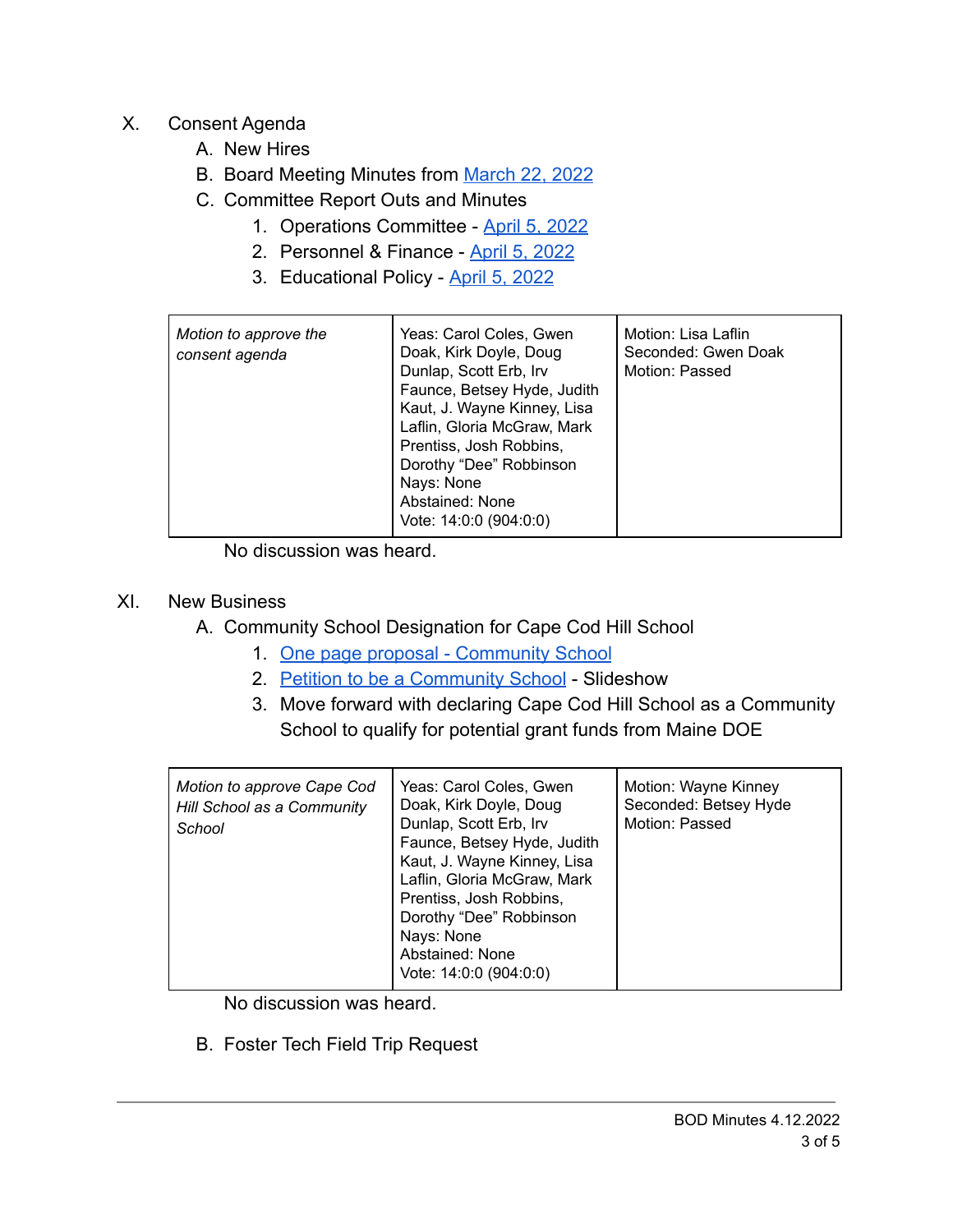#### 1. [Boston - Fenway Park](https://drive.google.com/file/d/1vbHPSIOe65eXQikEcmbEXsMMkb83cL4i/view?usp=sharing) - STEM college and career fair - Red Sox Game

| Motion to approve Foster<br>Tech Field Trip request to<br>Boston | Yeas: Carol Coles, Gwen<br>Doak, Kirk Doyle, Doug<br>Dunlap, Scott Erb, Irv<br>Faunce, Betsey Hyde, Judith<br>Kaut, J. Wayne Kinney, Lisa<br>Laflin, Gloria McGraw, Mark<br>Prentiss, Josh Robbins,<br>Dorothy "Dee" Robbinson<br>Nays: None<br>Abstained: None<br>Vote: 14:0:0 (904:0:0) | Motion: Gwen Doak<br>Seconded: Wayne Kinney<br>Motion: Passed |
|------------------------------------------------------------------|-------------------------------------------------------------------------------------------------------------------------------------------------------------------------------------------------------------------------------------------------------------------------------------------|---------------------------------------------------------------|
|------------------------------------------------------------------|-------------------------------------------------------------------------------------------------------------------------------------------------------------------------------------------------------------------------------------------------------------------------------------------|---------------------------------------------------------------|

No discussion was heard.

# C. Second and Final Reading of Board Policies

### 1. [IJJ:](https://drive.google.com/file/d/1FtWRyQc5zhlyDFJR3s9mdBWlQRT7sxAC/view?usp=sharing) Instructional and Library-Media Materials Selection

| Motion to approve the second<br>and final reading of Board<br>Policy IJJ: Instruction and<br>Library-Media Materials<br>Selection | Yeas: Carol Coles, Gwen<br>Doak, Kirk Doyle, Doug<br>Dunlap, Scott Erb, Irv<br>Faunce, Betsey Hyde, Judith<br>Kaut, J. Wayne Kinney, Lisa<br>Laflin, Gloria McGraw, Mark<br>Prentiss, Josh Robbins,<br>Dorothy "Dee" Robbinson<br>Nays: None<br>Abstained: None<br>Vote: $14:0:0$ (904:0:0) | Motion: Scott Erb<br>Seconded: Doug Dunlap<br>Motion: Passed |
|-----------------------------------------------------------------------------------------------------------------------------------|---------------------------------------------------------------------------------------------------------------------------------------------------------------------------------------------------------------------------------------------------------------------------------------------|--------------------------------------------------------------|
|-----------------------------------------------------------------------------------------------------------------------------------|---------------------------------------------------------------------------------------------------------------------------------------------------------------------------------------------------------------------------------------------------------------------------------------------|--------------------------------------------------------------|

No discussion was heard.

### 2. [CBI](https://drive.google.com/file/d/19JifHQkx7xur05iq_S2bggV1JSEJLHRa/view?usp=sharing) - Evaluation of the Superintendent

### a) Evaluation of the Superintendent - [Tool](https://drive.google.com/file/d/1NvU0y3sBuQ_feolHhYA8Uu4iuKN-tZgu/view?usp=sharing)